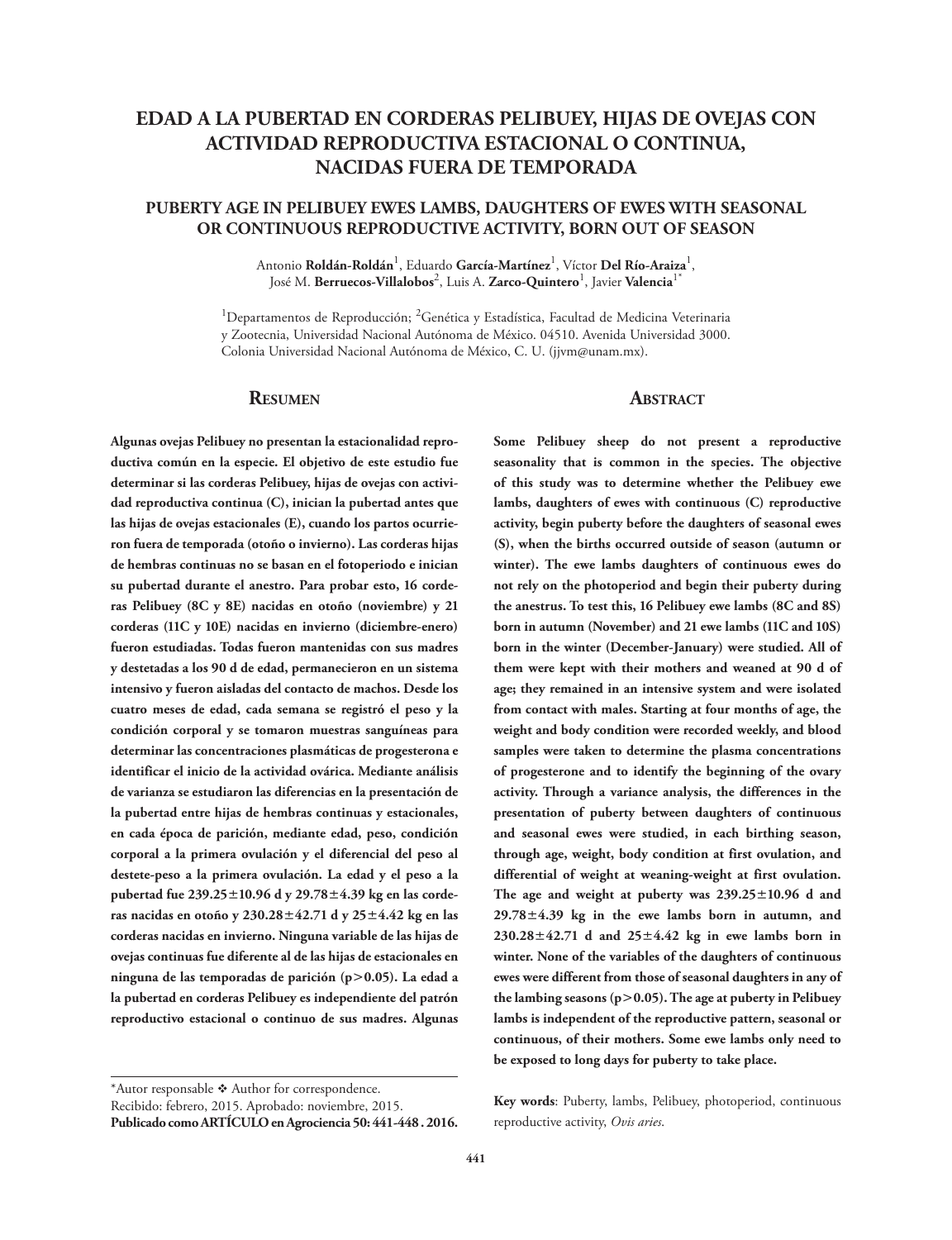**corderas sólo necesitan exponerse a días largos para que la pubertad ocurra.**

**Palabras clave**: Pubertad, corderas, Pelibuey, fotoperiodo, actividad reproductiva continua, *Ovis aries*.

# **INTRODUCCIÓN**

ara obtener el número mayor de partos en una oveja es conveniente que inicie su vida reproductiva en edad temprana (Valencia y Gonzalez-Padilla, 1983). La pubertad se define como el momento en el que la hembra tiene su primer celo, pero en ovejas se considera la primera ovulación, ya que ésta antecede dos o tres semanas al primer celo (Foster y Jackson, 2006).

En las razas de origen templado, la pubertad se presenta entre 6 y 18 meses de edad cuando las ovejas tienen 50 a 70 % de su peso adulto y se encuentran en la época reproductiva (Hafez, 1952; Dýrmundson, 1981). Las razas de origen tropical como la Pelibuey, alcanzan la pubertad entre los 6 y 8 meses de edad cuando se manejan en condiciones intensivas (Cambellas, 1993). En la Pelibuey, las corderas nacidas en la primavera y que reciben suplementos, pueden comenzar a ciclar a los seis meses de edad, con pesos de alrededor de 21 kg. En cambio, las ovejas nacidas en la misma unidad de producción durante el otoño comienzan a ciclar a los nueve o más meses de edad, aunque su alimentación haya sido adecuada y hubieran alcanzado 21 kg desde meses antes. Esto se debe a que las ovejas nacidas en otoño y que reciben suplementos alcanzan la edad (6 meses) y peso (21 kg) compatibles con la pubertad, durante febrero a abril. La disminución de la actividad reproductiva fue descrita para estos meses (Valencia y Gonzalez-Padilla, 1983), por lo cual las ovejas tienen que esperar la época del año adecuada para comenzar a ciclar.

A diferencia de razas ovinas como la Suffolk, originarias de países nórdicos, en las que la estacionalidad reproductiva se mantiene en latitudes medias (19° N) (De Lucas *et al*., 1997), en Pelibuey existen hembras que pueden ciclar todo el año, por lo que se consideran continuas (Valencia *et al*., 2006; Arroyo *et al*., 2007). Estas ovejas se identificaron (Valencia *et al*., 2010; Roldán *et al*., 2014) mediante el protocolo descrito por Hanocq *et al*. (1999): una oveja se considera continua cuando presenta

# **INTRODUCTION**

In order to obtain the higher number of births<br>in a ewe, it is convenient for it to begin its<br>reproductive life at an early age (Valencia and<br>Gonzalez-Padilla, 1983). Puberty is defined as the n order to obtain the higher number of births in a ewe, it is convenient for it to begin its reproductive life at an early age (Valencia and moment when the female has its first heat, but in ewes the first ovulation is considered, since it precedes two or three weeks to the first heat (Foster and Jackson, 2006).

In breeds of temperate origin, puberty is presented between 6 and 18 months of age, when ewes have 50 to 70 % of their adult weights and are in the reproductive season (Hafez, 1952; Dýrmundson, 1981). The breeds of tropical origin like Pelibuey reach puberty at between 6 and 8 months of age, when they are managed in intensive conditions (Cambellas, 1993). In Pelibuey, the lambs born in spring and which are supplemented, can begin to cycle at six months of age, with weights of around 21 kg. But the ewe lambs born in the same production unit during autumn begin to cycle at nine months of age or more, even when their diet has been adequate and they have reached 21 kg since months back. This is because ewes born in autumn and which are supplemented reach the age (6 months) and weight (21 kg) compatible with puberty during February to April. The decrease in reproductive activity was described for these months (Valencia and Gonzalez-Padilla, 1983), so that the ewes have to wait for the adequate season of the year to begin cycling.

In comparison to sheep breeds such as Suffolk, originally from Nordic countries, in which the reproductive seasonality is maintained in medium latitudes (19 °N) (De Lucas *et al*., 1997), in Pelibuey there are females that are capable of cycling throughout the year, so they are considered continuous (Valencia *et al*., 2006; Arroyo *et al*., 2007). These sheep were identified (Valencia *et al*., 2010; Roldán *et al*., 2014) through the protocol described by Hanocq *et al*. (1999): a ewe is considered continuous when it presents ovulation in April for three consecutive years, which correspond to deep anestrus, recently weaned and isolated from the male.

Given that there are ewes with continuous reproductive activity where the adverse photoperiod does not have an effect, the hypothesis of this study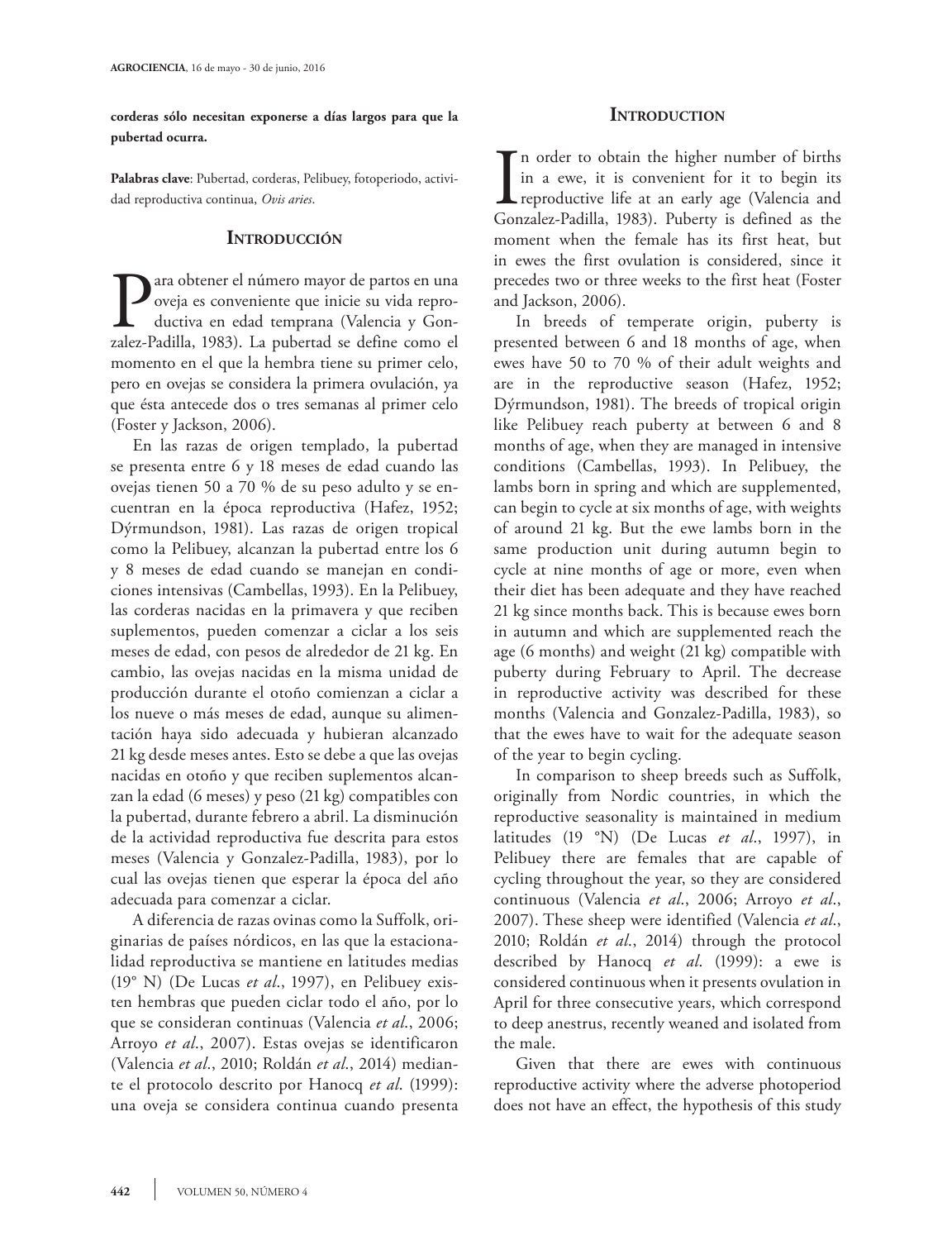ovulación en abril durante tres años consecutivos, que corresponde al anestro profundo, recién destetada y aislada del macho.

Dado que hay ovejas con actividad reproductiva continua en las que el fotoperiodo adverso no ejerce efecto, la hipótesis del presente estudio fue que las hijas de ovejas continuas no se basan en el fotoperiodo e inician su pubertad durante el anestro, antes que las hijas de estacionales, cuando los nacimientos ocurren fuera de temporada. El objetivo fue determinar el inicio de la actividad ovárica en corderas Pelibuey nacidas en otoño e invierno para comprobar si las hijas de ovejas con actividad reproductiva continua, inician la pubertad antes que las hijas de ovejas estacionales.

# **Material y Métodos**

### **Localización**

El estudio se realizó en un centro de investigación en el altiplano mexicano, a 19° N, con clima c(w)b(ij), semifrío, semihúmedo, lluvias en verano, precipitación pluvial de 800 a 1200 mm anuales y 19 °C temperatura promedio (García, 1987).

#### **Animales**

Las corderas Pelibuey fueron ocho hijas de ovejas continuas (C) y ocho hijas de ovejas estacionales (E) nacidas en otoño (noviembre) y 21 corderas (11 C y 10 E) nacidas en invierno (diciembre-enero). Las crías se mantuvieron todo el tiempo con sus madres y fueron destetadas a los 90 d de edad. Las corderas fueron mantenidas en un sistema intensivo, alimentadas con heno de avena, ensilado de maíz, heno de alfalfa, alimento comercial y sales minerales, de acuerdo con sus requerimientos nutricionales. Las corderas permanecieron aisladas totalmente del contacto con los machos. Cada semana se registró el peso y la condición corporal asignando cuartos de punto de la escala del 1 al 5 (1 para emaciada y 5 para obesa), de acuerdo con Russel *et al*. (1984).

## **Toma y procesamiento de las muestras sanguíneas**

Para identificar la edad a la pubertad de las corderas, el inicio de la actividad reproductiva se determinó mediante mediciones de progesterona en plasma, semanalmente en 3 mL de sangre, extraída por punción yugular, en tubos vacutainer con heparina was that the daughters of continuous ewes are not based on the photoperiod and begin their puberty during the anestrus, before the daughters of the seasonal ones, when the births occur out of season. The objective was to determine the beginning of the ovary activity in Pelibuey ewes born in autumn and winter to prove whether the daughters of ewes with continuous reproductive activity begin puberty before the daughters of seasonal ewes.

## **Material and Methods**

### **Localization**

The study was carried out in a research center located in the Mexican highlands, at 19 °N, with climate  $c(w)b(ij)$ , semi-cold, semi-humid, summer rains, with rainfall of 800 to 1200 mm annually and average temperature of 19 °C (García, 1987).

#### **Animals**

The Pelibuey ewe lambs were eight daughters of continuous ewes (C) and eight daughters of seasonal ewes (S) born in autumn (November) and 21 ewe lambs (11C and 10S) born in winter (December-January). The ewe lambs were kept all the time with their mothers and were weaned at 90 d of age. The ewe lambs were maintained in an intensive system, fed with oats hay, maize silage, alfalfa hay, and commercial feed and mineral salts, according to their nutritional requirements. The ewe lambs remained totally isolated from contact with the males. Each week the weight and body condition was recorded, assigning point fourths in the scale from 1 to 5 (1 for emaciated and 5 for obese), based on Russel *et al*. (1984).

#### **Blood sample drawing and processing**

To identify the age at puberty of the ewe lambs, the beginning of the reproductive activity was determined through progesterone measurements in plasma, weekly in 3 mL of blood, extracted by jugular puncture, in vacutainer tubes that contained heparin as anticoagulant. Before 1 h of having drawn them, the samples were centrifuged at 1000 x g for 10 min. The separated plasma was deposited in vials and kept at 20 °C until their analysis.

Progesterone was quantified in the blood plasma with the technique of radioimmunoassay in solid phase, validated in sheep (Padmanabhan *et al*., 1995), with a commercial kit (Coat-A-Count®, Siemens). The coefficients of intra-assay and interassay variation were 5.5 and 4.81 %. The analytical sensitivity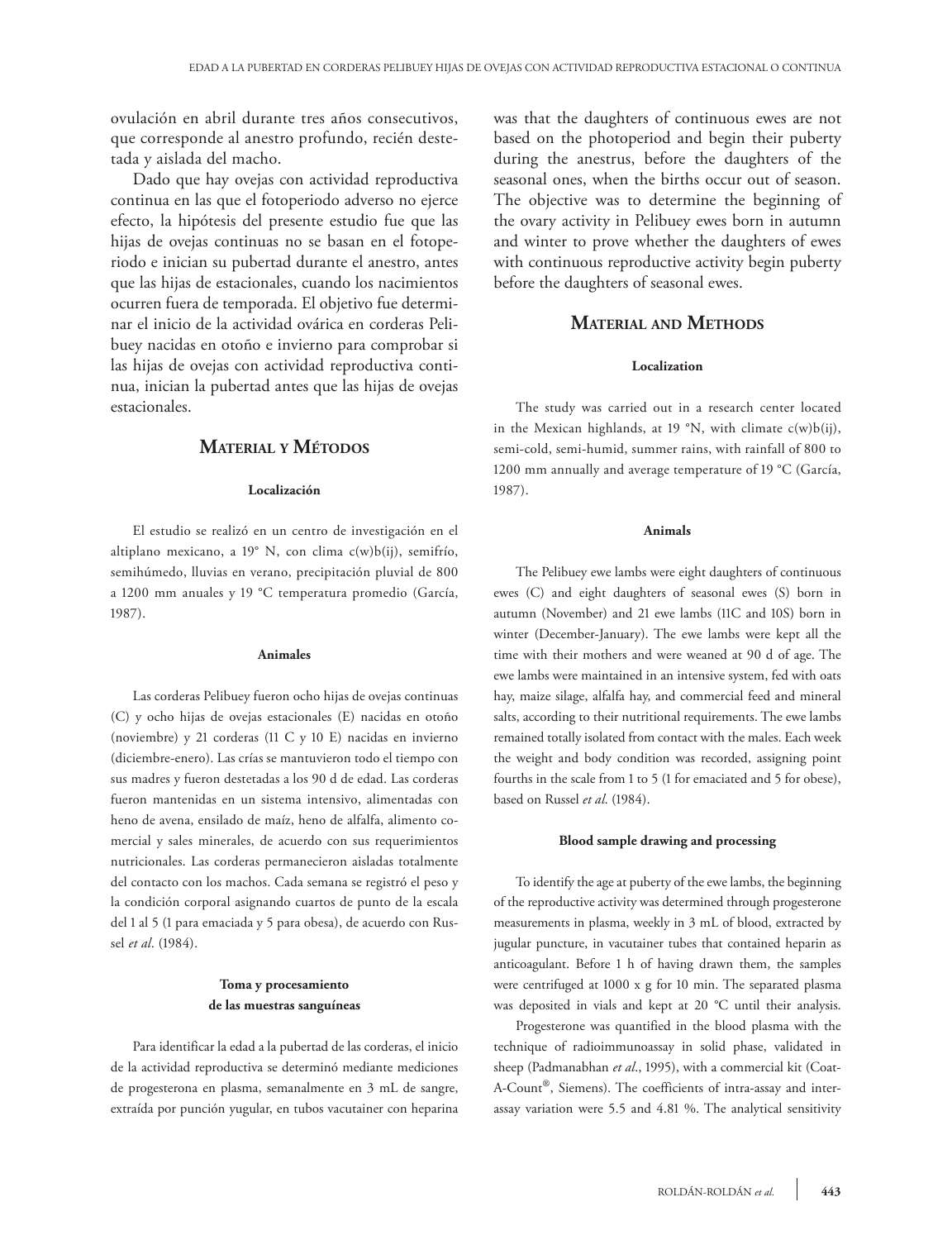como anticoagulante. Antes de 1 h de haberlas tomado, las muestras se centrifugaron 10 min a 1000 x g. El plasma separado se depositó en viales y se mantuvo a 20 °C hasta su análisis.

La progesterona se cuantificó en el plasma sanguíneo con la técnica de radioinmunoensayo en fase sólida, validado en el ovino (Padmanabhan *et al*., 1995), con un kit comercial (Coat-A-Count®, Siemens). Los coeficientes de variación intraensayo e interensayo fueron 5.5 y 4.81 %. La sensibilidad analítica fue 0.2 ng m $L^{-1}$  (0.06 nmol  $L^{-1}$ ). El muestreo se inició cuando la edad de las corderas era cercana a 4 meses. La primera ovulación se consideró cuando la concentración de progesterona fue igual o mayor a 1 ng m $\text{L}^{-1}$  en cada muestra (Light *et al*., 1994).

### **Análisis estadístico**

En el estudio se evaluaron las diferencias en la presentación de la pubertad entre hijas de hembras continuas y de hembras estacionales en cada época de parición (otoño o invierno), en las variables edad, peso, condición corporal a la primera ovulación y el diferencial del peso al destete-peso a la primera ovulación (DPDP1aov), que fue el peso ganado desde el destete de las corderas hasta la primera ovulación (peso a la primera ovulación, menos peso al destete). SAS (2002) se utilizó para análisis de varianza de acuerdo con el siguiente modelo:

$$
yijk = \mu + \tau i + Ej + \varepsilon ijk
$$

donde *yijk* es la variable en estudio (edad, peso, condición corporal y el diferencial del peso al destete-peso a la primera ovulación),  $\mu$  es la media general,  $\tau i$  es la actividad (continua o estacional), *Ej* es la época del año (otoño o invierno, con diferente número de observaciones), y  $\varepsilon i j k$  es el error experimental.

## **Resultados <sup>y</sup> Discusión**

Entre las corderas, hijas de ovejas continuas e hijas de ovejas estacionales, no existió diferencia en la edad a la pubertad, en ninguna de las temporadas de parición (p $> 0.05$ ; Cuadro 1).

Todas las corderas del estudio nacieron fuera de temporada, por lo que se suponía que las hijas de ovejas con actividad reproductiva continua alcanzarían la pubertad antes que las hijas de ovejas estacionales, ya que estas no responderían a las señales fotoperiódicas. Además, el anestro, que normalmente ocurre en la primavera, y es época en

was 0.2 ng mL<sup>-1</sup> (0.06 nmol L<sup>-1</sup>). The sampling began when the ewe lambs were approximately 4 months of age. The first ovulation was considered when the progesterone concentration was equal or higher than 1 ng mL<sup>-1</sup> in each sample (Light *et al.*, 1994).

#### **Statistical analysis**

In the study the differences in the presentation of puberty between daughters of continuous ewes and seasonal ewes in each birthing season (autumn or winter) were evaluated, in the variables age, weight, body condition at first ovulation, and differential of weight at weaning-weight at first ovulation (DPDP1aov), understood as the weight gained since the weaning of ewe lambs until the first ovulation (weight at first ovulation, minus weight at weaning). SAS (2002) was used for the analysis of variance according to the following model:

### $yijk = \mu + \tau i + Ej + \varepsilon ijk$

where *yijk* is the study variable (age, weight, body condition and differential of weight at weaning-weight at first ovulation),  $\mu$  is the general mean,  $\tau i$  is the activity (continuous or seasonal),  $Ej$ is the time of year (autumn or winter, with different number of observations), and  $\varepsilon$ *ijk* is the experimental error.

# **Results and Discussion**

Among the ewe lambs, daughters of continuous ewes and seasonal ewes, there was no difference in the age at puberty, in any of the birthing seasons  $(p>0.05;$  Table 1).

All the ewe lambs in the study were born out of season, so it was assumed that the daughters of ewes with continuous reproductive activity would reach puberty before the daughters of seasonal ewes, since these would not respond to the photoperiodical signals. Besides, the anestrus, which normally happens in the spring, and the season when they would be reaching puberty would not affect them. The results indicated that the age at which the Pelibuey ewe lambs would reach puberty, is independent of the capacity of their mothers to present seasonal or continuous reproductive activity, since there was no difference in this variable in the lamb groups or among those born in autumn and in winter. This is possibly because in both groups they responded similarly to the photoperiod. The characteristic of reproductive continuity is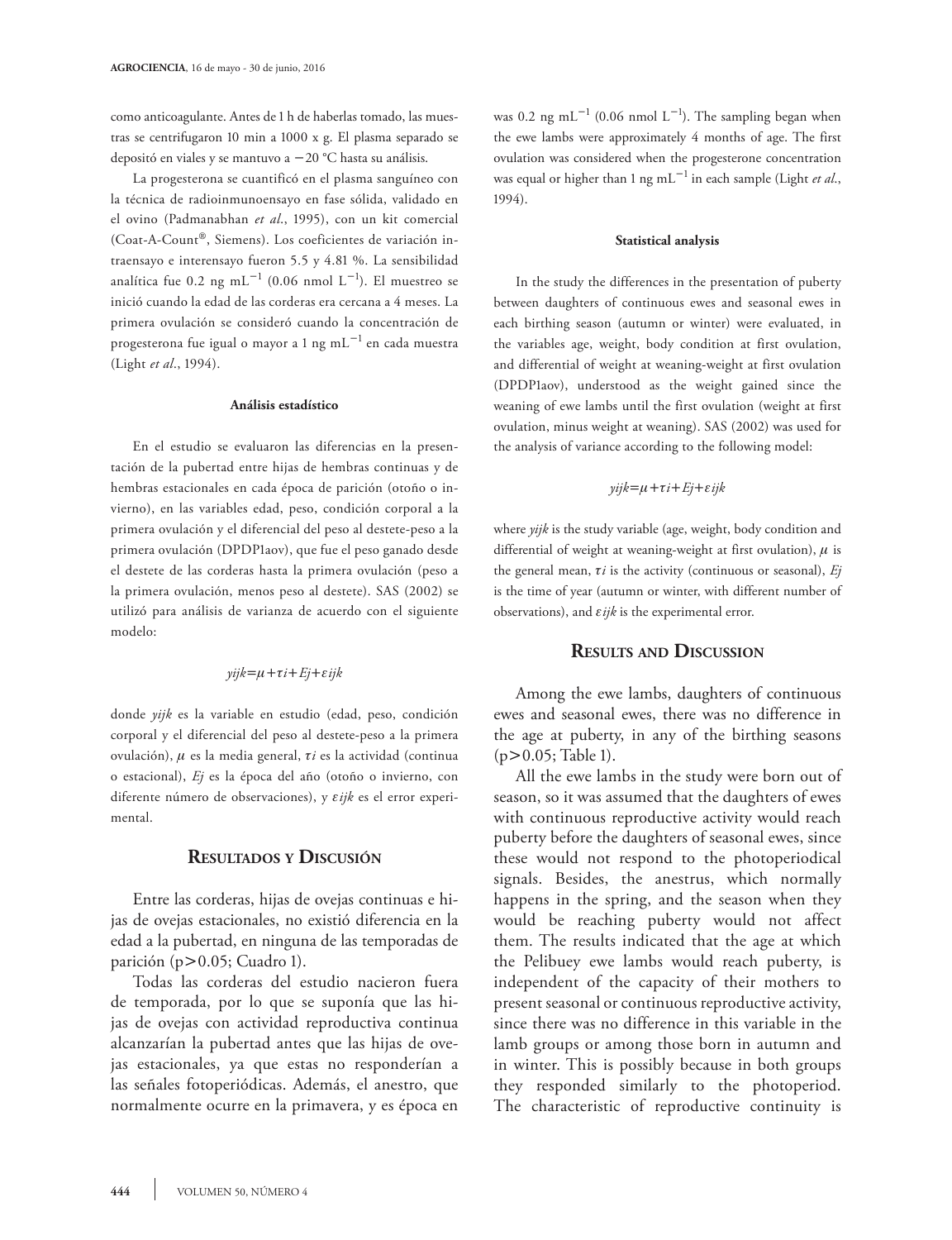**Cuadro 1. Edad, peso, condición corporal y diferencial del peso al destete menos el peso a la primera ovulación (DPDP1aOV), en corderas Pelibuey nacidas en otoño o invierno, de madres con reproducción estacional o continua.**

**Table 1. Age, weight, body condition and differential of weight at weaning minus weight at first ovulation (DPDP1aOV), in Pelibuey ewe lambs born in autumn or winter, from mothers with seasonal or continuous reproduction.**

| Variable                        | General        |                | Actividad continua <sup>†</sup> |               | Actividad estacional <sup>T</sup> |                |
|---------------------------------|----------------|----------------|---------------------------------|---------------|-----------------------------------|----------------|
| Época de nacimiento             | Otoño          | Invierno       | Otoño                           | Invierno      | Otoño                             | Invierno       |
| Edad a la pubertad (días)       |                |                |                                 |               |                                   |                |
| Promedio $\pm$ d.e.             | $239 \pm 10$   | $230 \pm 42$   | $236 \pm 14$                    | $215 \pm 52$  | $242 \pm 6$                       | $244 \pm 26$   |
| Mínimo-Máximo                   | 218-258        | 138-314        | 218-258                         | 138-314       | 234-249                           | 212-302        |
| Peso $(kg)$                     |                |                |                                 |               |                                   |                |
| Promedio $\pm$ d.e.             | $29 \pm 4.0$   | $25 \pm 4.0$   | $28 \pm 5.0$                    | $24 \pm 5.0$  | $30 \pm 3.0$                      | $25 \pm 3.6$   |
| Mínimo-Máximo                   | 19-36          | $13 - 31.5$    | 19-35                           | 13-31.5       | $26 - 36$                         | $19 - 30$      |
| Condición corporal <sup>9</sup> |                |                |                                 |               |                                   |                |
| Promedio $\pm$ d.e.             | $3 \pm 0.9$    | $2 \pm 0.7$    | $3 \pm 0.8$                     | $2.4 \pm 1.0$ | $3 \pm 1.1$                       | $2 \pm 0.6$    |
| Mínimo-Máximo                   | $2.2 - 3.5$    | $2 - 3$        | $2.2 - 3.5$                     | $2 - 2.8$     | $2.7 - 3.3$                       | $2.3 - 3$      |
| DPDP1 <sup>a</sup> OV (kg)      |                |                |                                 |               |                                   |                |
| Promedio $\pm$ d.e.             | $11.5 \pm 2.0$ | $10.6 \pm 3.0$ | $10.7 \pm 2.4$                  | $9.8 \pm 3.4$ | $12.1 \pm 1.6$                    | $11.3 \pm 2.6$ |
| Mínimo-Máximo                   | $7 - 15$       | $4-15$         | $7 - 15$                        | $4-14.5$      | 10.5-14.5                         | $6 - 15$       |

 $^\dagger$  Patrón reproductivo de la madre.  $^\P$  Escala (1-5)  $\bm{\dot{*}}$   $^\dagger$  Reproductive pattern of the mother.  $^\P$  Scale (1-5).

la que estarían alcanzando la pubertad no les afectaría. Los resultados indicaron que la edad a la que alcanzan la pubertad, las corderas Pelibuey es independiente de la capacidad de sus madres para presentar actividad reproductiva estacional o continua, ya que no existió diferencia en esta variable en los grupos de corderas ni entre las nacidas en otoño y las nacidas en invierno. Esto, posiblemente porque ambos grupos respondieron de manera similar al fotoperiodo. La característica de continuidad reproductiva se expresa más en la oveja adulta que en la primala (nulípara) (Valencia *et al*., 2006) y aparentemente no se expresa en la prepúber.

Fue relevante que en este estudio la pubertad se presentara entre 230 y 239 d, similar a lo documentado en estudios fuera de temporada reproductiva (239 d, Álvarez y Andrade, 2008; 231 d, Zavala *et al*., 2008), en los que el inicio de la pubertad se determinó con la manifestación de celos y la ayuda de machos, que estimulan a las hembras que adelantan la pubertad (Álvarez y Andrade, 2008).

Las ovejas de razas originarias de países templados (Suffolk) alcanzan la pubertad en el otoño del mismo año cuando las corderas nacen en la primavera (temporada normal de nacimientos), siempre y cuando tengan el desarrollo somático adecuado; las nacidas expressed mostly in adult ewes than in pre-lambing ewes (Valencia *et al*., 2006) and apparently is not expressed in the prepubescent.

It was relevant that in this study puberty came about at between 230 and 239 d, similar to what was documented in studies outside the reproductive season (239 days, Álvarez and Andrade, 2008; 231 days, Zavala *et al*., 2008), where the beginning of puberty was determined with the manifestation of heats and the help of males, which stimulate the females that have puberty ahead of time (Álvarez and Andrade, 2008).

Sheep of native breeds from temperate countries (Suffolk) reach puberty in the autumn of the same year when the ewe lambs are born in the spring (normal season of births), insofar as they have the adequate somatic development; those born in autumn wait for the short days in the following autumn for this to happen, even when they have reached the age and the adequate weight during the spring (Karsch *et al*., 1984). That is, ewe lambs have to be exposed first to long days (spring-summer) and then to short days for puberty to take place (Foster *et al*., 1985).

In this study, the ewes were exposed at 6 moths to an increase in the natural photoperiod (December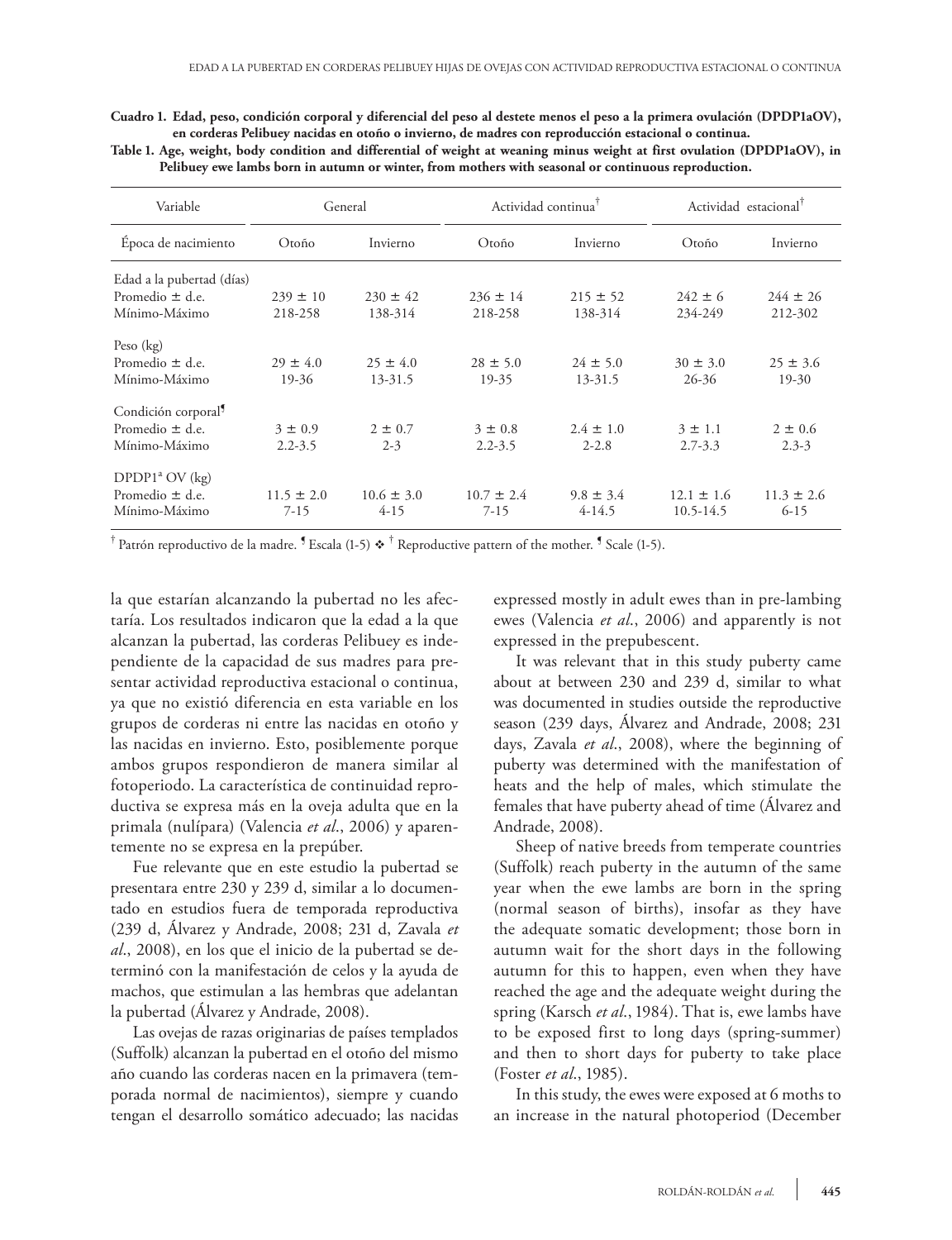en el otoño esperan los días cortos del siguiente otoño para que esto ocurra, aunque hayan alcanzado la edad y el peso adecuado durante la primavera (Karsch *et al*., 1984). Es decir, que las corderas tienen que exponerse primero a días largos (primavera-verano) y luego a días cortos para que la pubertad se presente (Foster *et al*., 1985).

En este estudio, las ovejas estuvieron expuestas a los 6 meses de aumento del fotoperiodo natural (21 de diciembre al 21 de junio). Un hallazgo interesante es la rapidez con la que la pubertad se presentó desde el 21 de junio, cuando los días se acortan, ya que la mayoría de las corderas nacidas en otoño (94 %) ovuló en julio (Figura 1). Así, entre 12 y 48 d, desde el cambio en la dirección del fotoperiodo, fueron suficientes para que la pubertad ocurriera y en forma notablemente sincrónica. Inclusive, tres de las corderas nacidas en invierno ovularon antes del solsticio de verano, por lo que necesitaron solo exposición a días largos (Figura 2). Algo semejante a lo que ocurre en las corderas Pelibuey se presenta en las ovejas D'man (raza subtropical de Marruecos), que no requieren el cambio de fotoperiodo de días largos a cortos para iniciar la pubertad (Lahlou-Kassi' *et al*., 1989).

Los resultados indicaron que algunas corderas Pelibuey, como las ovejas D'man, no requirieron días largos seguidos de días cortos para presentar la pubertad o reaccionaron rápido al cambio de fotoperiodo, de días largos a días cortos, como las corderas nacidas en otoño (Figura 1). Álvarez y Andrade (2008) observaron que corderas Pelibuey alcanzaron la pubertad en abril y mayo, a edad semejante a la observada en 21 to June 21). An interesting finding is that the speed at which puberty presented itself starting in June 21, which is when the days become shorter, since most of the ewe lambs born in autumn (94 %) ovulated in July (Figure 1). Therefore, between 12 and 48 d, since the change in the photoperiod's direction, were enough for puberty to happen and in a notably synchronic manner. In fact, three of the ewe lambs born in winter ovulated before the summer solstice, so they only need exposure to long days (Figure 2). Something similar to what happens in Pelibuey lambs were present in D'man sheep (subtropical breed from Morocco), which do not require the change in the photoperiod of long days to short days for puberty to begin (Lahlou-Kassi' *et al*., 1989).

The results indicated that some Pelibuey lambs, such as the D'man sheep, did not require long days followed by short days to present puberty or react rapidly to the change in the photoperiod, from long days to short days, such as ewe lambs born in autumn (Figure 1). Álvarez and Andrade (2008) observed that Pelibuey ewe lambs reached the puberty in April and May, at an age similar to the one observed in our study, and they also didn't need to be exposed to short days.

It is possible for Pelibuey ewe lambs that do not respond to the change in photoperiod of the body weight to be the most important signal for puberty to begin. In contrast, other seasonal breeds require the stimuli of changes in the photoperiod and the body weight to attain puberty (Foster *et al*., 1985).



- Figura 1. Relación del número de corderas con **la fecha de la primera ovulación (fecha a la pubertad), en corderas hijas de ovejas con actividad reproductiva continua y estacional, nacidas en otoño.**
- **Figure 1. Relation of the number of ewe lambs with the date of the first ovulation (date at puberty), in ewe lambs that are daughters of ewes with continuous and seasonal reproductive activity, born in autumn.**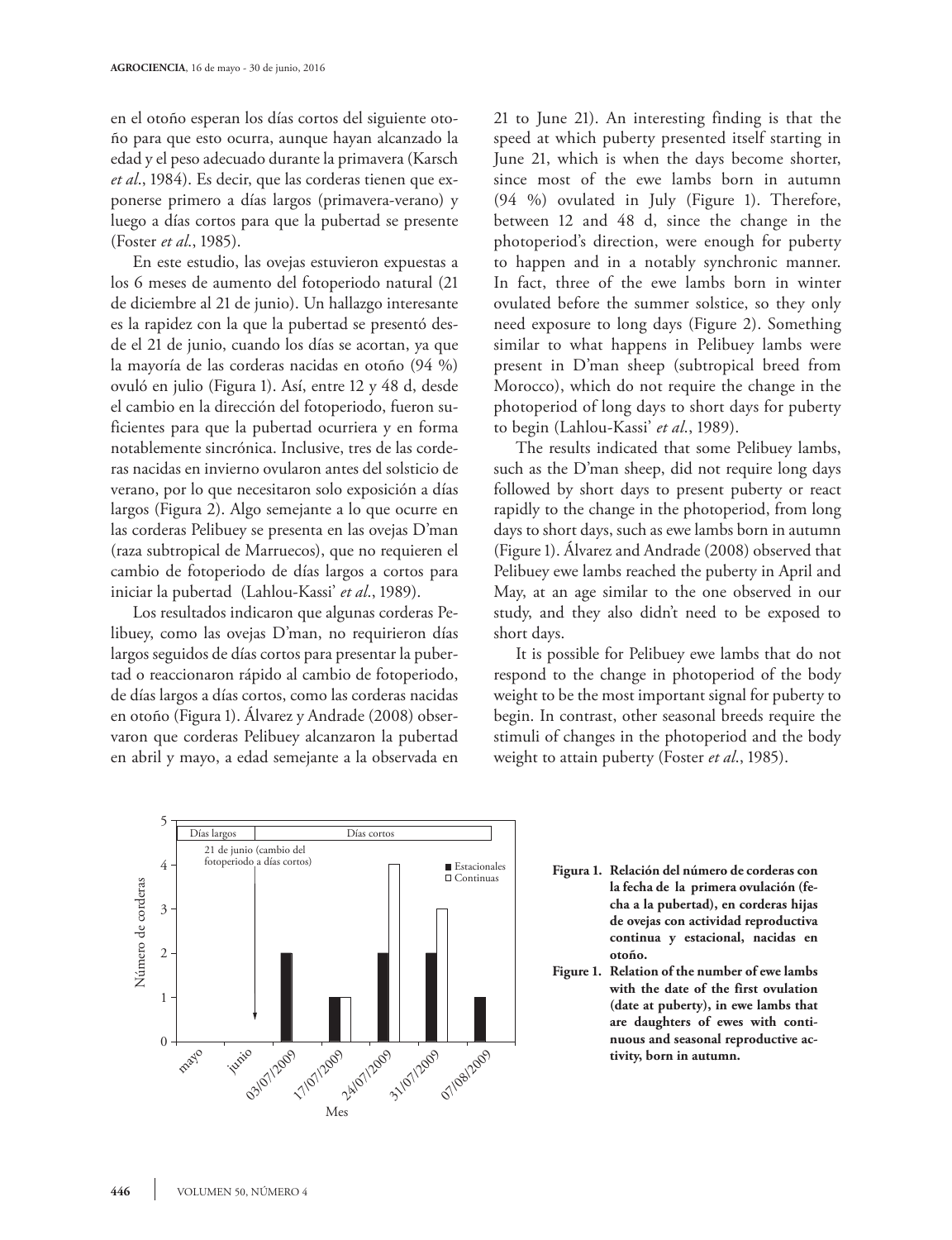

nuestro estudio, y tampoco necesitaron exponerse a días cortos.

Es posible que en las corderas Pelibuey que no responden al cambio de fotoperiodo el peso corporal sea la señal más importante para iniciar la pubertad. En contraste, otras razas estacionales necesitan los estímulos de cambios del fotoperiodo y del peso corporal para logra la pubertad (Foster *et al*., 1985).

# **Conclusiones**

La edad para la pubertad de las corderas Pelibuey es independiente del patrón reproductivo (estacional o continuo) de sus madres. Ambos grupos probablemente responden igual al estímulo fotoperiódico y el comportamiento reproductivo estacional es la característica que se expresa en la vida de la oveja adulta. Hay corderas Pelibuey capaces de expresar la pubertad sin el estímulo del cambio de días largos a cortos.

### **Agradecimientos**

Agradecemos al Programa de Apoyo al Personal Académico (DGAPA), proyecto PAPIIT IN219412-3 por haber proporcionado el financiamiento.

# **Literatura Citada**

- Álvarez L., y S. Andrade. 2008. El efecto macho reduce la edad al primer estro y ovulación en corderas Pelibuey. Arch. Zootec. 57: 91-94.
- Arroyo L., J., J. Gallegos S., A. Villa-Godoy, J. M. Berruecos, G. Perera, and J. Valencia. 2007. Reproductive activity of Pelibuey and Suffolk ewes at 19° north latitude. Anim. Reprod. Sci. 102: 24-30.
- **Figura 2. Mes de inicio de la ovulación en corderas nacidas en invierno, hijas de ovejas Pelibuey con actividad reproductiva continua y estacional. Tres corderas ciclaron antes que los días comenzaran a acortarse (21 de junio).**
- **Figure 2. Month from beginning of ovulation in ewe lambs born in winter, daughters of Pelibuey ewes with continuous and seasonal reproductive activity. Three ewe lambs cycled before the days began to shorten (June 21).**

### **Conclusions**

The age for puberty in Pelibuey ewe lambs is independent of the reproductive pattern (seasonal or continuous) of their mothers, both groups probably respond equally to the photoperiodic stimulus and the seasonal reproductive behavior is the characteristic that is expressed in the life of the adult sheep. There are Pelibuey ewe lambs capable of expressing puberty without the stimulus of a change from long days to short days being necessary for this.

*—End of the English version—*



- Cambellas J., B. 1993. Comportamiento reproductivo en ovinos tropicales. Rev. Cient. Luz. 3: 135-141.
- De Lucas J., E. González-Padilla, y L. Martínez. 1997. Estacionalidad reproductiva de ovejas de cinco razas en el altiplano central mexicano. Téc. Pecu. Méx. 35: 25-31.
- Dýrmundsson O., R. 1981. Natural factors affecting puberty and reproductive performance in ewe lambs: a review. Livest. Prod. Sci. 8: 55-65.
- Foster D., L., and L. Jackson. 2006. Puberty in the sheep. *In*: Knobil, E., and J. D. Neill. (eds). The Physiology of Reproduction. 3rd Ed. Academic Press, New York. U.S.A. pp: 2127-2176.
- Foster D., L., D. H. Olster, and S. M. Yellon. 1985. Neuroendocrine regulation of puberty by nutrition and photoperiod. *In*: Flamigni C., S. Venturoli, and J. R. Givens. (eds). Adolescence in females. Year Book Medical Publ. Chicago, III. U.S.A. pp: 1-21.
- García E. 1987. Modificaciones al Sistema de Clasificación climática de Köppen. 4ª ed. Instituto de Geografía, UNAM, México. 217 p.
- Hafez E., S. E. 1952. Studies on the breeding season and reproduction on the ewe. J. Agric. Sci. 42: 189-265.